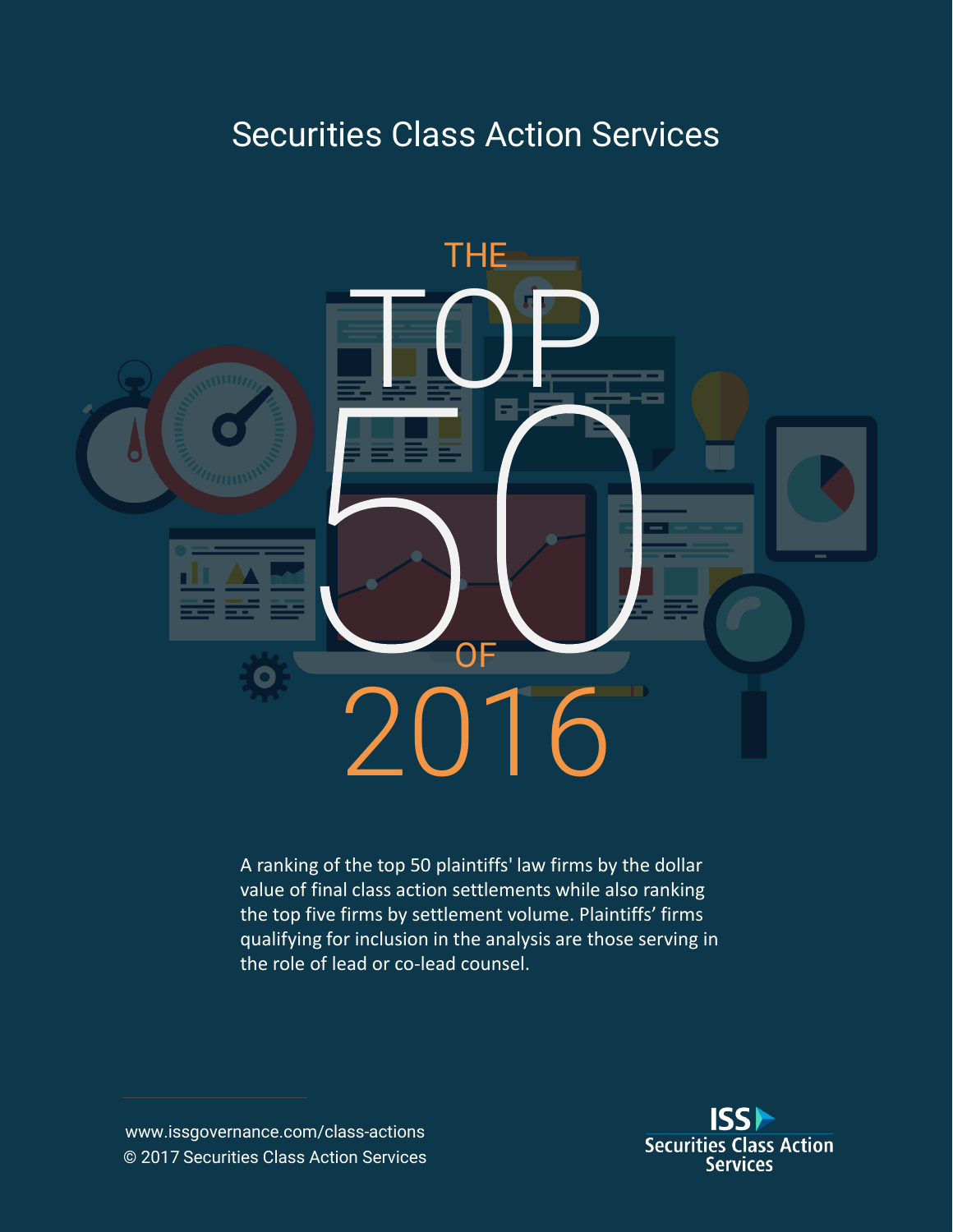## Summary

The *Securities Class Action Services: Top 50 of 2016* report ranks the top 50 plaintiffs' law firms by the dollar value of final class action settlements while also ranking the top five firms by settlement volume. Plaintiffs' firms qualifying for inclusion in the analysis are those serving in the role of lead or co-lead counsel.

The report covers 138 court-approved settlements, of which 129 made it to list with a total value of \$7.23 billion in total settlement amount. Of the 129 settlements, 85 alleged violations of Rule 10b-5 of the Securities and Exchange Act of 1934 (Employment of Manipulative and Deceptive Practices) while 33 settlements alleged violations of the Securities Act of 1933 (Civil Liabilities on Account of False Registration Statement). Thirty-six of the 138 settlements were finalized during the second quarter of 2016. In addition, \$3.1 billion of the total settlement amount for 2016 was decided on during the fourth quarter. 2016 delivered \$7.26 billion of settlement funds for distribution, an increase of 25.2% from the \$5.8 billion settled in 2015.

Robbins Geller Rudman & Dowd topped the lead plaintiff rankings netting more than \$2.7 billion in settlements, of which \$1.5 billion was stemmed from Household International, Inc. Bernstein Litowitz Berger & Grossmann came in second with more than \$2 billion, roughly one-half of which was from Merck & Co., Inc. (2003). With regard to rankings for the top five law firms based on the portion of the 129 settlements:

- › 29 were led by Robbins Geller Rudman & Dowd;
- $\rightarrow$  15 were led by Pomerantz and The Rosen Law Firm;
- **14 were led by Bernstein Litowitz Berger & Grossmann; and**
- <sup>3</sup> 10 were from Kessler Topaz Meltzer & Check and Labaton Sucharow.

### Methodology

The *Securities Class Action Services: Top 50* report is based upon historical settlement data from ISS' proprietary database, which tracks, among many other things, federal and state shareholder class actions. Each law firm was contacted by Securities Class Action Services to verify settlement data pertaining to that firm. This report does not include data on ERISA or derivative lawsuits.

This report reflects only those final settlements that resulted in the creation of a cash settlement fund on behalf of shareholders. Cases which resulted in no settlement fund being created, but instead had only non-monetary settlement terms (such as corporate governance changes, changes in the terms of a merger, etc.) are not included. Further information on these types of settlements can be found in the Securities Class Action Services database.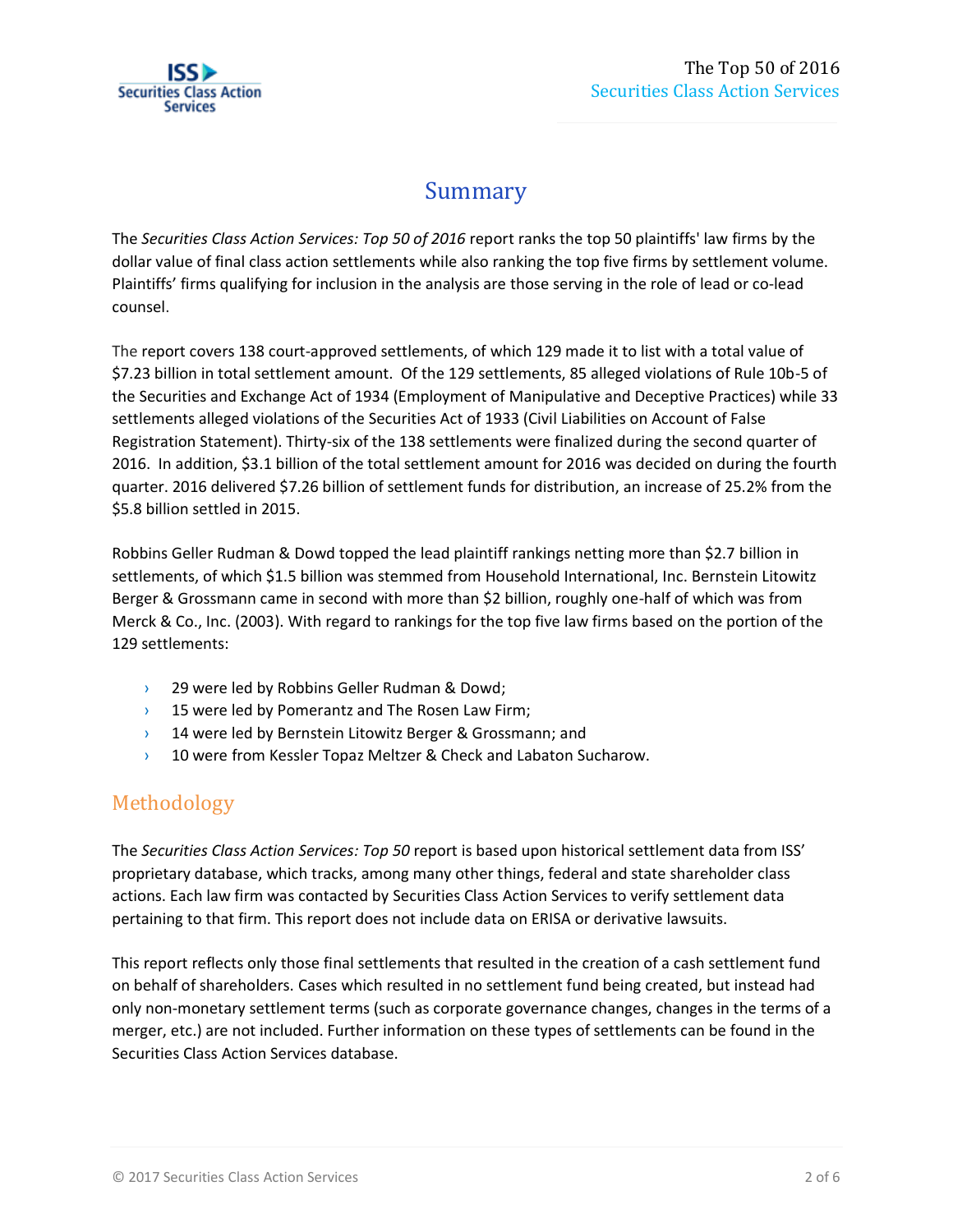

This report credits law firms that served as lead or co-lead counsel in a case with the entire settlement fund, regardless of how many other firms served as lead or co-lead counsel in the case. Thus, for a settlement of \$1,000,000 where there were two lead counsels, the Securities Class Action Services 50 credits both law firms with \$1,000,000 rather than dividing the settlement fund between them. For purposes of this report, law firms are considered to be lead or co-lead counsel if they are identified as such in the notice of settlement distributed to shareholders.

### Terminology

**Settlement Total** is the total cash amount made available to investors for recovery for all final settlements occurring in 2016 in which the law firm served as lead or co-lead counsel, and where a settlement fund resulted.

**Number of Settlements** listed the Top 5 total number of final settlements occurring in 2016 in which the law firm served as lead or co-lead counsel, and where a settlement fund resulted.

| Rank           | <b>Law Firm</b>                       | <b>Settlement Amount</b><br>(in USD) |
|----------------|---------------------------------------|--------------------------------------|
| $\mathbf{1}$   | Robbins Geller Rudman & Dowd          | 2,751,468,060                        |
| $\overline{2}$ | Bernstein Litowitz Berger & Grossmann | 2,016,943,533                        |
| 3              | <b>Brower Piven</b>                   | 1,121,000,000                        |
| 4              | Milberg                               | 1,076,125,000                        |
| 5              | Stull Stull & Brody                   | 1,066,950,000                        |
| 6              | Grant & Eisenhofer                    | 796,482,311                          |
| $\overline{7}$ | Kessler Topaz Meltzer & Check         | 567,293,060                          |
| 8              | Barrack, Rodos & Bacine               | 335,000,000                          |
| 9              | Hare, Wynn, Newell & Newton           | 310,000,000                          |
| 9              | Francis Law                           | 310,000,000                          |
| 9              | Somerville                            | 310,000,000                          |
| 12             | Labaton Sucharow                      | 279,575,000                          |
| 13             | <b>Motley Rice</b>                    | 251,250,000                          |

## The Top 50 of 2016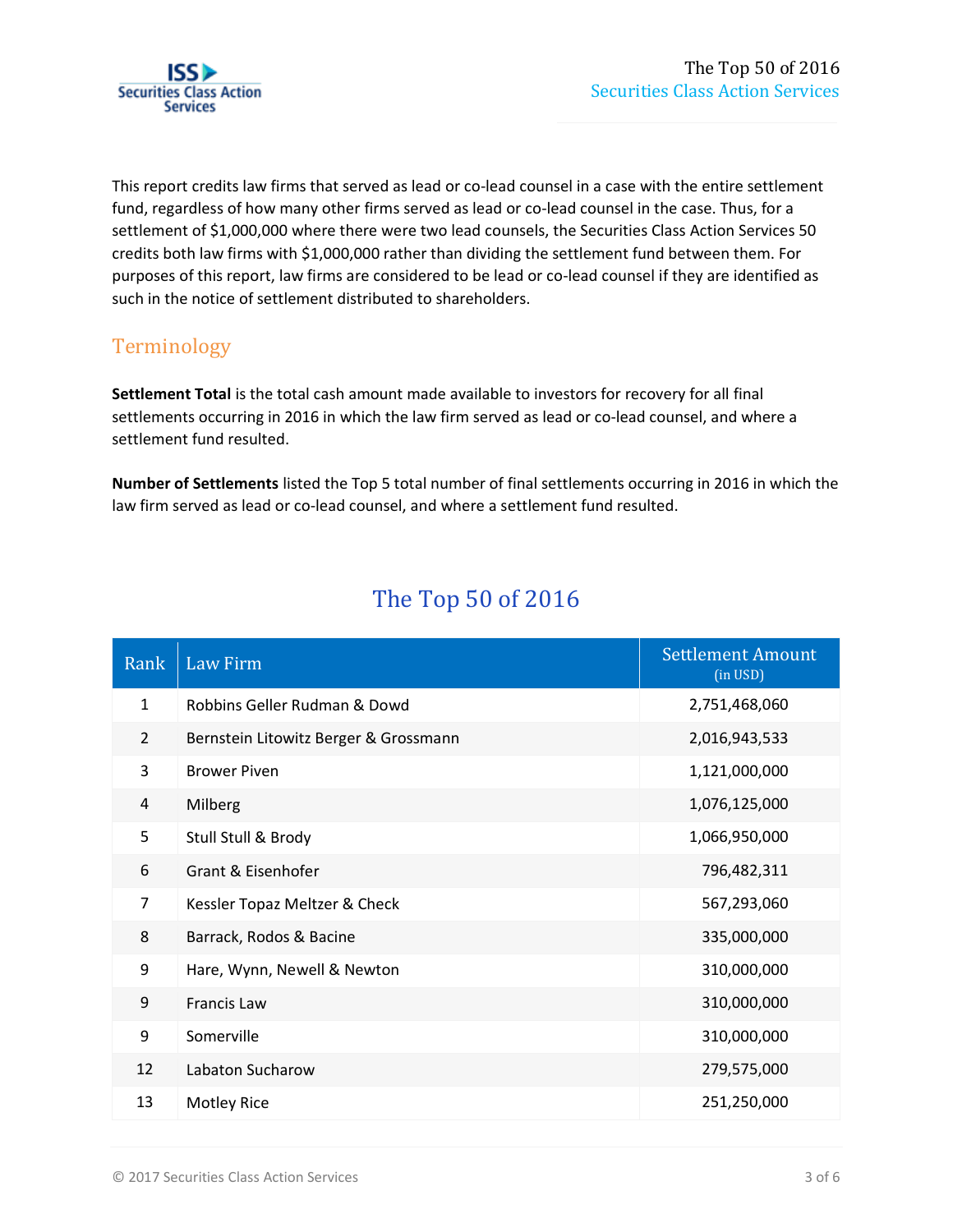

| Rank | <b>Law Firm</b>                                           | <b>Settlement Amount</b><br>(in USD) |  |  |
|------|-----------------------------------------------------------|--------------------------------------|--|--|
| 14   | Bleichmar Fonti Tountas & Auld                            | 248,825,000                          |  |  |
| 15   | Pomerantz                                                 | 201,797,000                          |  |  |
| 16   | Cohen Milstein Sellers & Toll                             | 152,062,500                          |  |  |
| 17   | Zimmerman Reed                                            | 125,000,000                          |  |  |
| 17   | Lockridge Grindal Nauen                                   | 125,000,000                          |  |  |
| 19   | The Rosen Law Firm                                        | 97,539,000                           |  |  |
| 20   | Lowenstein Sandler                                        | 96,000,000                           |  |  |
| 21   | Wolf Popper                                               | 86,500,000                           |  |  |
| 22   | Nix, Patterson & Roach                                    | 75,000,000                           |  |  |
| 23   | Glancy Prongay & Murray (f.k.a. Glancy Binkow & Goldberg) | 61,446,782                           |  |  |
| 24   | Berger & Montague                                         | 57,325,000                           |  |  |
| 25   | Lovell Stewart Halebian Jacobson                          | 55,000,000                           |  |  |
| 25   | Boies, Schiller & Flexner                                 | 55,000,000                           |  |  |
| 27   | Levi & Korsinsky                                          | 53,697,000                           |  |  |
| 28   | Prickett, Jones & Elliott                                 | 52,700,000                           |  |  |
| 29   | Pomerantz Grossman Hufford Dahlstrom & Gross              | 47,020,000                           |  |  |
| 30   | Smith, Katzenstein & Jenkins                              | 35,000,000                           |  |  |
| 31   | Scott & Scott                                             | 33,800,000                           |  |  |
| 32   | <b>Block &amp; Leviton</b>                                | 30,000,000                           |  |  |
| 33   | Siskinds                                                  | 28,197,226                           |  |  |
| 34   | Abraham, Fruchter & Twersky                               | 28,100,000                           |  |  |
| 35   | Frydman                                                   | 27,500,000                           |  |  |
| 36   | Koskie Minsky                                             | 26,248,796                           |  |  |
| 37   | Newman Ferrara                                            | 23,000,000                           |  |  |
| 38   | Kahn Swick & Foti                                         | 20,500,000                           |  |  |
| 39   | D'Arcy & Deacon                                           | 19,163,210                           |  |  |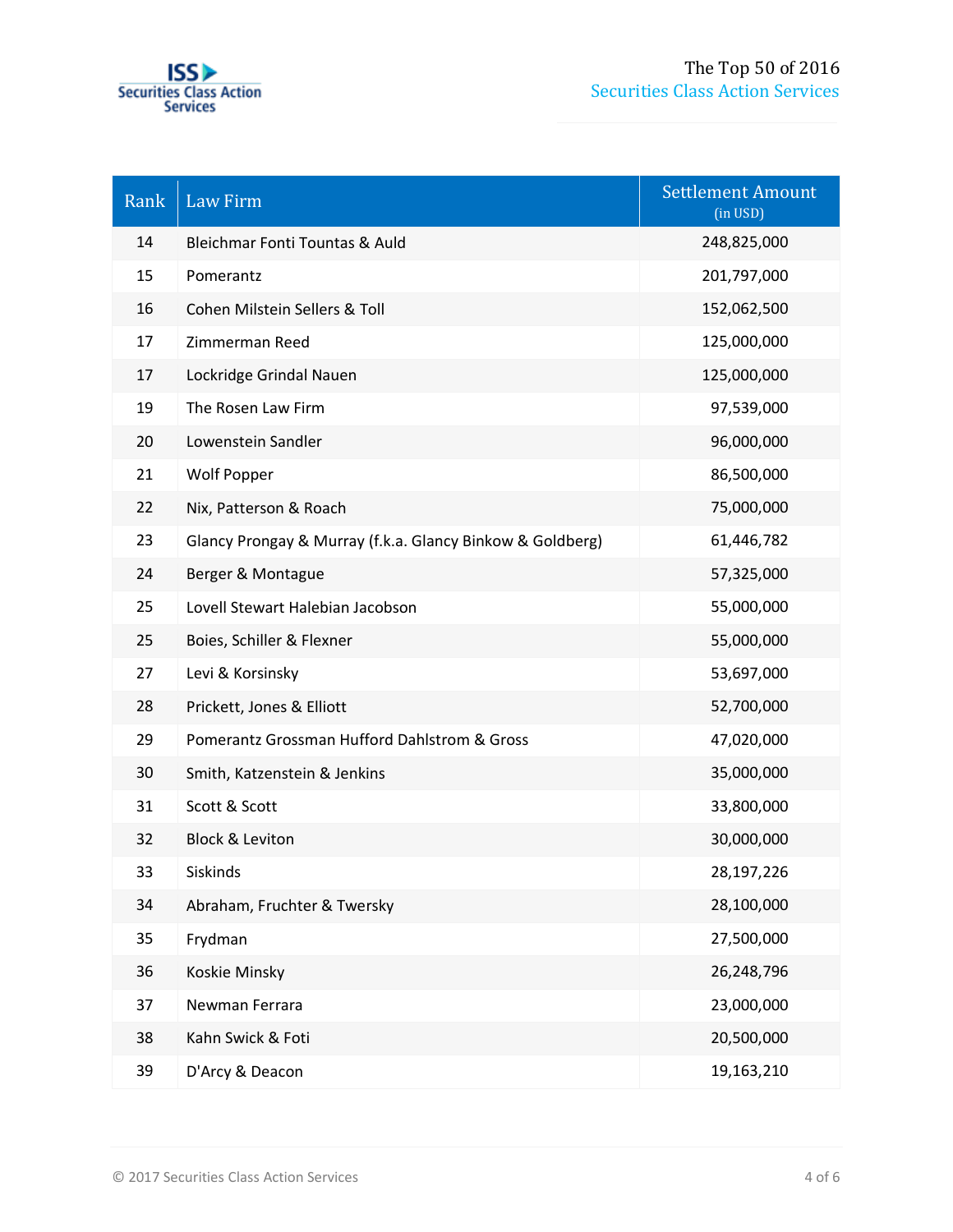

| Rank | Law Firm                              | <b>Settlement Amount</b><br>(in USD) |
|------|---------------------------------------|--------------------------------------|
| 39   | Merchant Law Group                    | 19,163,210                           |
| 39   | Rochon Genova                         | 19,163,210                           |
| 39   | <b>Sutts Strosberg</b>                | 19,163,210                           |
| 43   | Robbins Arroyo (f.k.a. Robbins Umeda) | 19,000,000                           |
| 44   | Federman & Sherwood                   | 17,950,000                           |
| 45   | Friedlander & Gorris                  | 17,500,000                           |
| 45   | Spector Roseman Kodroff & Willis      | 17,500,000                           |
| 47   | Faruqi & Faruqi                       | 13,800,000                           |
| 48   | Siskinds, Desmueles                   | 13,025,816                           |
| 49   | Bernstein Liebhard                    | 10,000,000                           |
| 49   | The Weiser Law Firm                   | 10,000,000                           |

## Top Firms by Number of Settlements

| Rank<br>(by number of<br>settlements) | Rank<br>(by settlement)<br>amount) | Law Firm                                 | Total Settlement<br>Amount<br>(in <b>USD</b> ) | Number of<br><b>Settlements</b> |
|---------------------------------------|------------------------------------|------------------------------------------|------------------------------------------------|---------------------------------|
| 1                                     | 1                                  | Robbins Geller Rudman & Dowd             | \$2,751,468,060                                | 29                              |
| $\mathfrak{p}$                        | 15                                 | Pomerantz                                | \$201,797,000                                  | 15                              |
| $\mathfrak{p}$                        | 19                                 | The Rosen Law Firm                       | \$97,539,000                                   | 15                              |
| 4                                     | 2                                  | Bernstein Litowitz Berger &<br>Grossmann | \$2,016,943,533                                | 14                              |
| 5                                     | 7                                  | Kessler Topaz Meltzer & Check            | \$567,293,060                                  | 10                              |
| 5                                     | 12                                 | Labaton Sucharow                         | \$279,575,000                                  | 10                              |